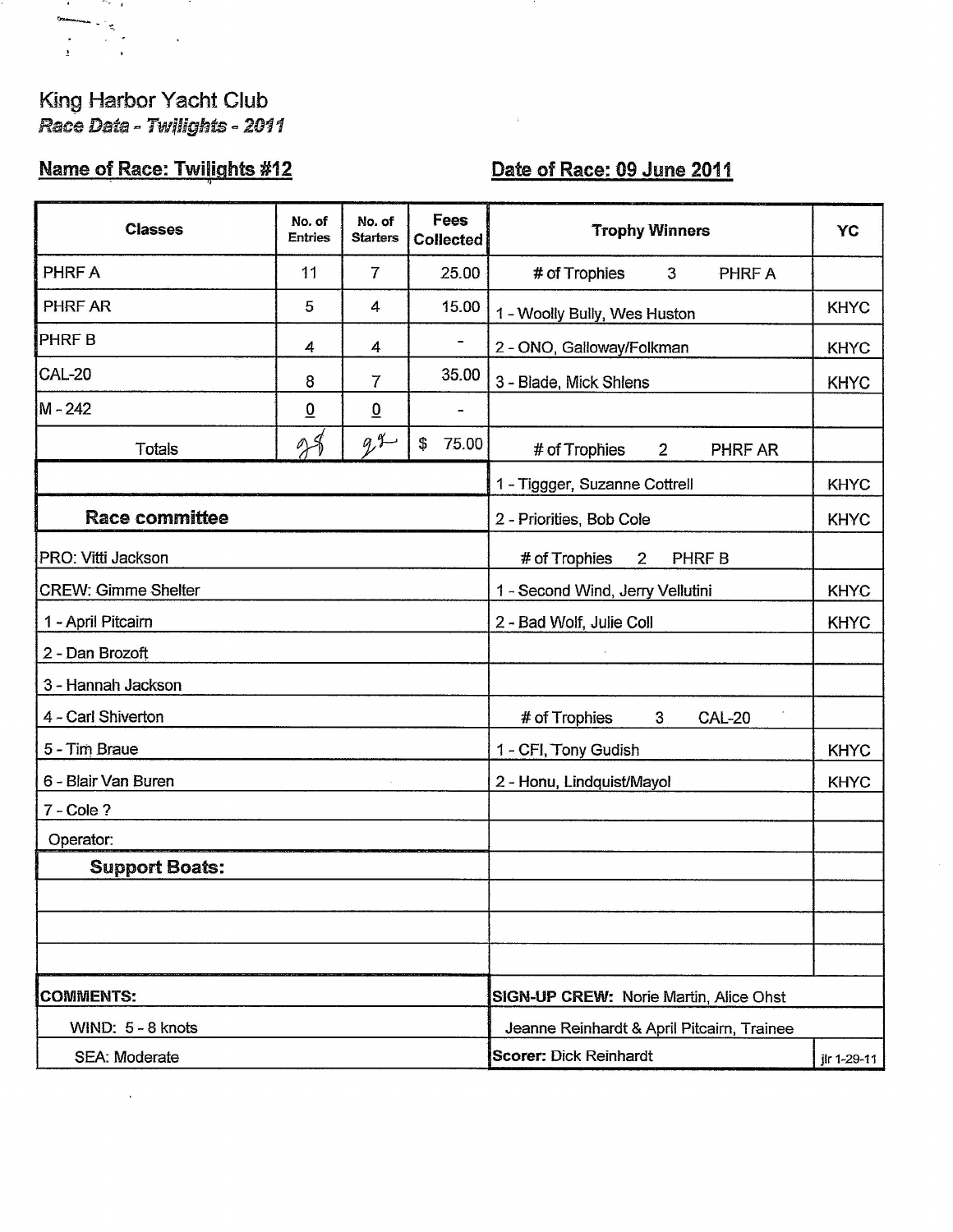## **2010 Twilights at KHYC # 10**

**King Harbor YC**

Race Date: 9 Jun 2011 pro:

| Div<br><b>Rank</b> | Sail No. | <b>Boat Name</b>                   | Owner / Skipper               | <b>Rating</b> | <b>Finish</b><br><b>Time</b> | Corrected<br><b>Time</b> | <b>Boat Type</b> | Club        |  |
|--------------------|----------|------------------------------------|-------------------------------|---------------|------------------------------|--------------------------|------------------|-------------|--|
| PHRF-A             |          | Time on Time / Start Time 18:20:00 |                               |               |                              |                          |                  |             |  |
| 1                  | 51044    | <b>Wooly Bully</b>                 | Wes Huston                    | 12            | 18:53:14                     | 00:38:26                 | Farr 40          | <b>KHYC</b> |  |
| $\overline{2}$     | 32551    | <b>ONO</b>                         | Mark Folkman                  | 54            | 18:57:40                     | 00:40:32                 | Olson 40         | <b>KHYC</b> |  |
| 3                  | 103      | Blade *                            | Mick Shlens                   | 39            | 18:56:52                     | 00:40:41                 | Melges 30        | <b>KHYC</b> |  |
| 4                  | 184      | E-ticket                           | Larry Scarbrough              | 96            | 19:01:27                     | 00:41:42                 | Melges 24        | <b>KHYC</b> |  |
| 5                  | 87027    | <b>Flying Dutchman</b>             | Jason Herring                 | 93            | 19:01:46                     | 00:42:13                 | Hobie 33         | <b>KHYC</b> |  |
| 6                  | 46575    | Calais                             | Jerry Hunter                  | 78            | 19:01:07                     | 00:42:33                 | Cencho 33        | <b>KHYC</b> |  |
| $\boldsymbol{7}$   | 28124    | No Way !! *                        | Don Souther                   | 138           | 19:06:45                     | 00:44:10                 | $B-25$           | <b>KHYC</b> |  |
| $PHRF-A(R)$        |          | Time on Time / Start Time 18:25:00 |                               |               |                              |                          |                  |             |  |
| $\mathbf{1}$       | 42757    | Tigger (ar)                        | Suzanne Cottrell              | 84            | 19:02:26                     | 00:38:23                 | J 33             | <b>KHYC</b> |  |
| $\mathbf{2}$       | 87309    | Priorities <sup>*</sup>            | Bob Cole                      | 93            | 19:04:43                     | 00:40:09                 | Olson 30         | <b>KHYC</b> |  |
| 3                  | 56136    | Bella Vita (ar)                    | Marty Burke                   | 81            | 19:04:10                     | 00:40:21                 | Beneteau 36-7    | <b>KHYC</b> |  |
| 4                  | 97626    | Nitro                              | John Messenger/ Al Castillion | 84            | 19:07:25                     | 00:43:29                 | J33              | <b>KHYC</b> |  |
| 5                  | 1172     | Ellis Island                       | Casey Schilling               | 150           | 19:34:07                     | 01:04:11                 | Catalina 34      | <b>BYC</b>  |  |
| <b>PHRF-B</b>      |          | Time on Time / Start Time 18:30:00 |                               |               |                              |                          |                  |             |  |
| 1.5                | 97668    | Second Wind*                       | Jerry Vellutini               | 222           | 19:28:44                     | 00:49:27                 | Cal 25           | <b>KHYC</b> |  |
| 1.5                | 97321    | Bad Wolf*                          | Len Abbeduto                  | 150           | 19:23:15                     | 00:49:27                 | Martin 242       | <b>KHYC</b> |  |
| 3                  | 33815    | Impulsive * NS                     | Patrick Schuss                | 170           | 19:25:21                     | 00:49:58                 | Impulse 26       | <b>RBYC</b> |  |
| <b>Cal 20</b>      |          | One Design                         |                               |               |                              |                          |                  |             |  |
| 1                  | 369      | <b>CFI</b>                         | Tony Gudish                   |               |                              |                          | Cal 20           | <b>KHYC</b> |  |
| $\overline{2}$     | 1559     | Honu <sup>*</sup>                  | Lindquist/ Mayol              |               |                              |                          | Cal 20           | <b>KHYC</b> |  |
| 3                  | 1092     | Poquito                            | John Selman                   |               |                              |                          | Cal 20           | <b>KHYC</b> |  |